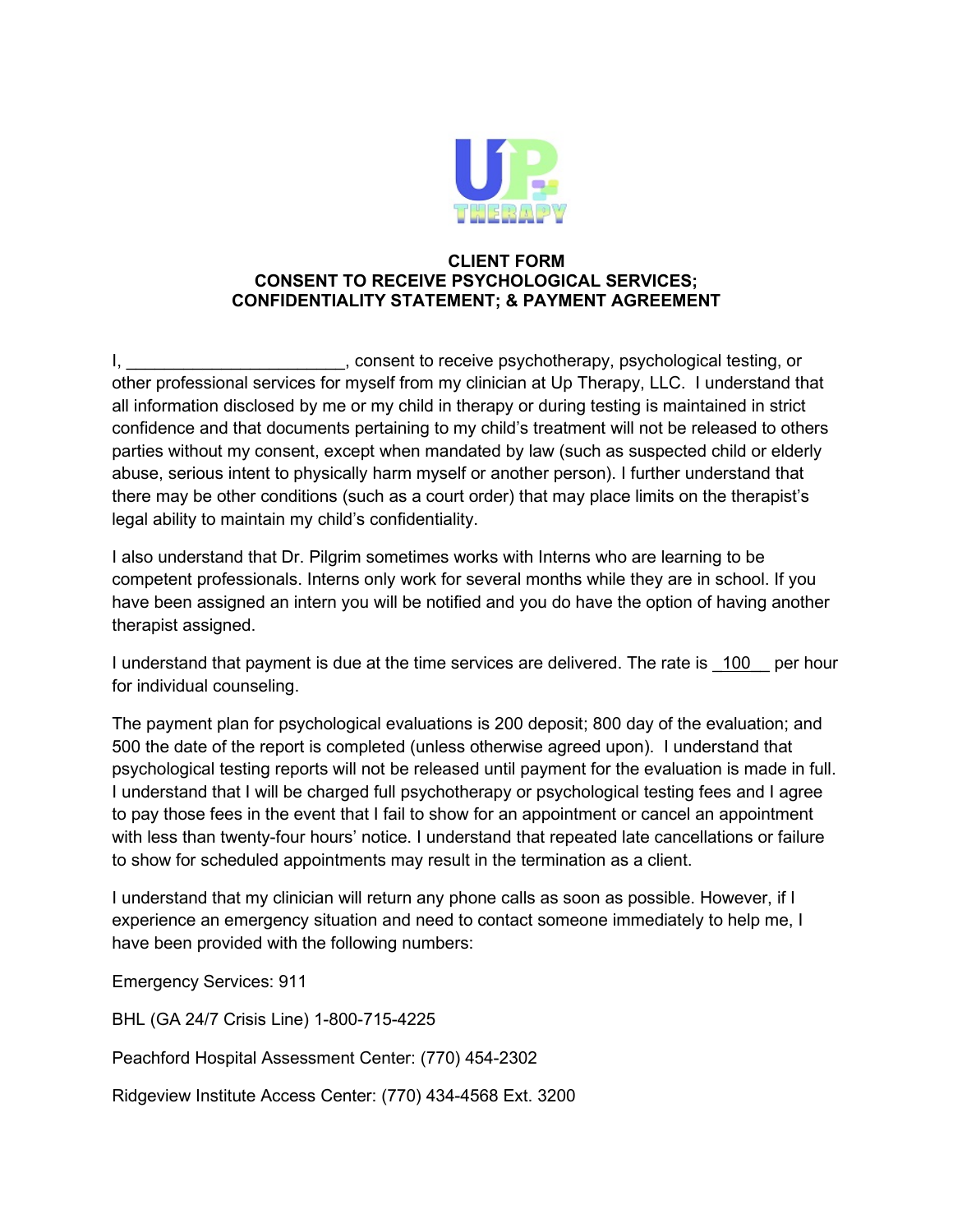## **INFORMED CONSENT ADDENDUM FOR ONLINE THERAPY**

This form is designed to allow you to give informed consent for the use of video technology for online therapy. Read it thoroughly for understanding and ensure all of your questions are answered before signing to give consent.

This is to be used in conjunction with, but does not replace, the Informed Consent document that is required of all clients prior to starting therapy services.

Online therapy or teletherapy is defined as the use of technology to have a therapy session. We will use thera-LINK, a HIPAA compliant platform that uses video and audio technology through a webcam on your device and my device to connect us securely.

Thera-LINK uses encrypted data streams (AES-256) for our video sessions. Any data that is stored outside of our video session on the thera-LINK platform (such as documents, messages, or progress notes) is encrypted and meets or exceeds all HIPAA and HITECH guidelines.

The benefits of teletherapy include the convenience of location, time, wait times, and accessibility which allows for better continuity of care. In addition, teletherapy allows for greater accessibility to services for clients with limited mobility or with lack of transportation. Teletherapy can also allow for couples or families to meet when in different locations. Teletheapy is an important tool to use when social distancing is necessary.

With all technology, there are also some limitations. Technology may occasionally fail before or during our session. The problems may be related to internet connectivity, difficulties with hardware, software, equipment, and/or services supplied by a  $3<sup>rd</sup>$  party. Any problems with internet availability or connectivity are outside the control of the therapist and the therapist makes no guarantee that such services will be available or work as expected. If something occurs to prevent or disrupt any scheduled appointment due to technical complications and the session cannot be completed via online video, the therapist will either use the in-session video chat to trouble shoot or will call you back to complete the session. Please list your main number and an alternate number here: